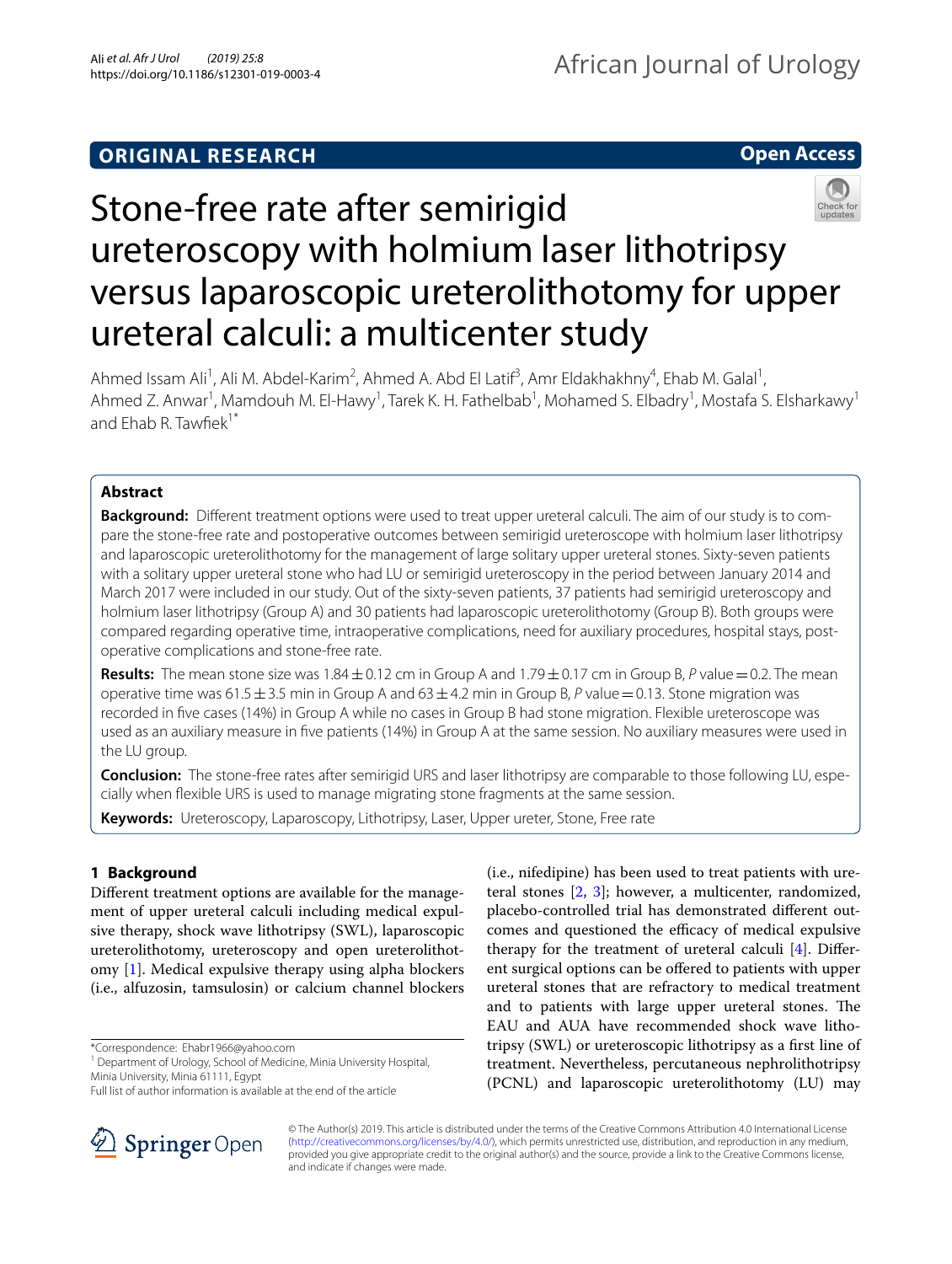be suitable options  $[1, 5-7]$  $[1, 5-7]$  $[1, 5-7]$ . The management of upper ureteral large stones is still controversial. Ureteroscopic lithotripsy is a minimally invasive technique for the management of upper ureteral stones; however, its efficacy decreases in large upper ureteral stones [\[8\]](#page-5-6).

Laparoscopic ureterolithotomy (LU) has been used for large upper ureteral stones. Although it is more invasive, it gives a chance of complete stone clearance in a single session  $[9]$  $[9]$  $[9]$ . The aim of our study is to compare the stonefree rate and postoperative outcomes between semirigid ureteroscopy with holmium laser lithotripsy and laparoscopic ureterolithotomy for the management of large upper ureteral stones.

#### **2 Methods**

We reviewed our records in the period between January 2014 and March 2017; sixty-seven patients with solitary upper ureteral stone who had LU or semirigid ureteroscopy and holmium laser lithotripsy were included in our study. All procedures in the four centers were performed by well-trained surgeons with equivalent surgical experiences.

The mean stone size was  $1.82 \pm 0.15$  cm (range 1.5:2 cm). All stones were located at the upper ureteral segment. Out of 67 patients, 37 patients had semirigid ureteroscopy and holmium laser lithotripsy (Group A) and 30 patients had laparoscopic ureterolithotomy. We excluded patients with stones smaller than 1.5 cm and bigger than 2 cm, previous open abdominal surgery, bleeding disorders, current UTI, respiratory illness, pregnancy, patients with one functioning kidney, fever > 37.2 and leukocytosis>12.000 per microliter.

All patients were subjected to history taking and clinical examination, urinalysis and urine culture, renal function test, liver function test, coagulation profle, serum calcium, serum phosphate and serum uric acid, 24H urinalysis for calcium, phosphate and uric acid, renal ultrasound, KUB and noncontrast CT scan.

In Group A, all patients received general anesthesia. Cystoscopy and retrograde pyelogram were performed frst, and then 6/7.5 semirigid ureteroscope was introduced through the ureteric orifce. Using follow-the-wire technique, a sensor guide wire was introduced till the level of the stone [\[10](#page-5-8)]. Under direct vision, the sensor guide wire was advanced to pass the stone all the way up to the kidney. Semirigid ureteroscope allowed steadiness during stone manipulation and subsequently allowed controlled movement to pass the wire beyond the stone without pushing the stone back to the kidney. Through the whole procedure, the fuid irrigation force was limited to a degree sufficient to see the stone without any pushing force (Fig. [1\)](#page-1-0).



<span id="page-1-0"></span>**Fig. 1** Forty-year-old male patient presented with right upper ureteral stone (1.7 cm). Stone disintegration was performed using semirigid URS and laser lithotripsy. JJ stent was placed at the end of the procedure

Semirigid ureteroscope allowed passing the edema below the stone that may present in some cases and subsequently passing the guide wire under direct vision up to the kidney. The ureteroscope was withdrawn and reintroduced all the way to the stone. Holmium laser was used with setting of 0.5 J/20 Hz, and laser fber size 270 was introduced through the scope. Laser dusting technique was used to minimize stone retropulsion. In case of stone migration to the kidney, fexible ureterorenoscopy with holmium laser lithotripsy was used for stone disintegration. A ureteral stent was left at the end of the procedure and was removed after 2 weeks (Fig. [2\)](#page-2-0).

Group B included patients who underwent laparoscopic ureterolithotomy. All patients received general anesthesia, and the patient was placed in lithotomy position. Diagnostic cystoscopy and retrograde pyelogram at the side of the stone were performed followed by introduction of sensor wire up to the lower border of the stone. Open-end ureteral catheter was introduced over the wire till the lower end of the stone. After that, the patient was repositioned into the modifed fank position, 10 mm camera port was placed through the umbilicus and 10 mm port was placed midway between the umbilicus and anterior superior iliac spine. A 5 mm port was placed at the lumber region on the mid-clavicular line. A 5 mm harmonic shear [Ethicon Endo-Surgery (Johnson & Johnson) GEN 11] was used to dissect and refect the colon.

The ureter was identified, stone was located and a vertical ureterotomy over the stone was performed to extract the stone. A stone grasper was used to deliver the stone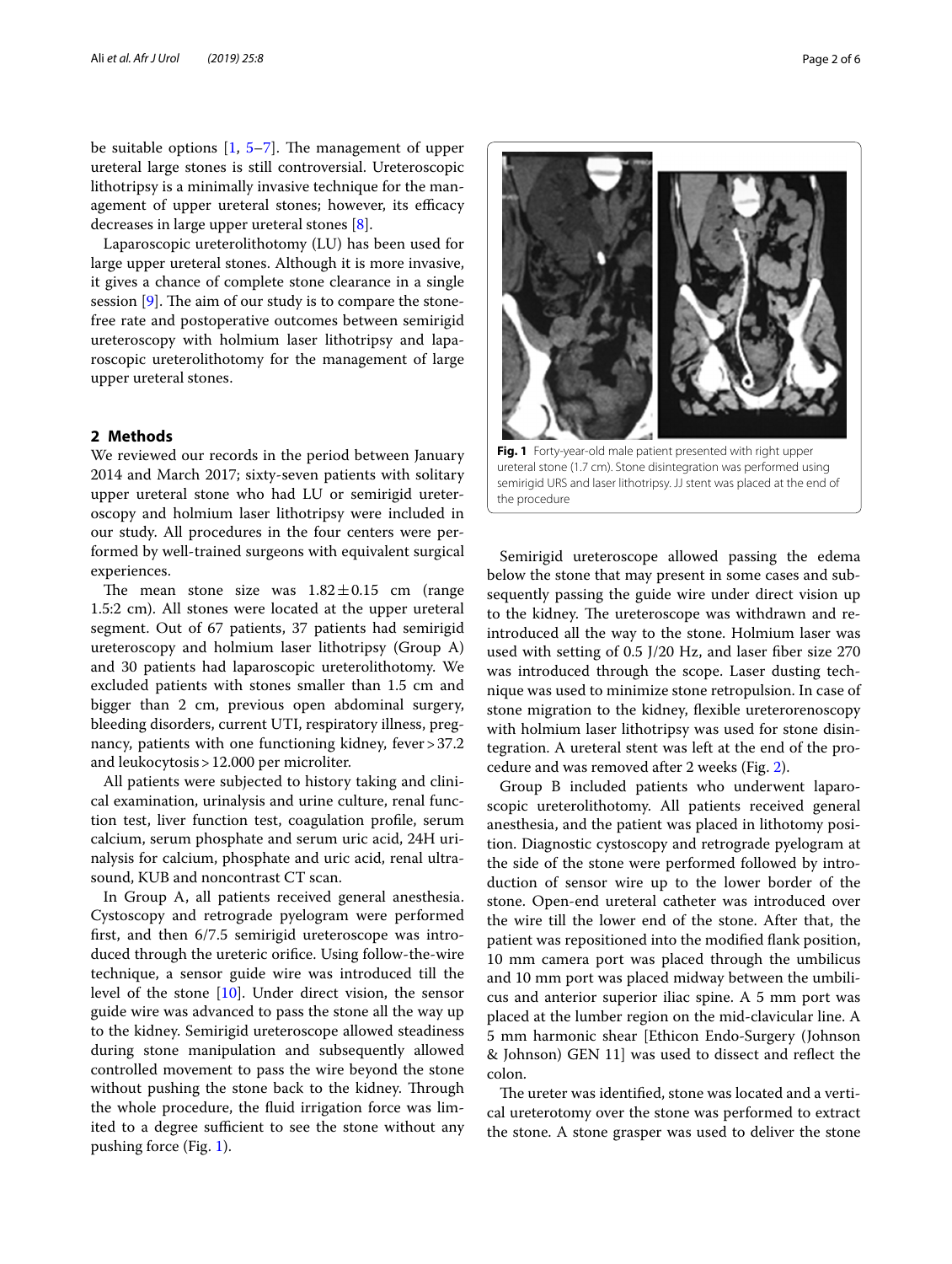

<span id="page-2-0"></span>through the ureterotomy. The sensor wire was advanced up to the kidney. A 4/0 Vicryl suture was used to close the ureterotomy. A small drain was introduced through the 10 mm port. The patient was then repositioned in lithotomy position, and a ureteral stent was then loaded over the wire. A Foley catheter was placed at the end of the procedure and was removed in POD 1.

Stone-free status was defned as absence of residual stones or the presence of residual stone fragments≤4 mm in size on X-ray KUB performed up to 1 month after surgery [[11\]](#page-5-9).

Ureteral stents were removed after 2 weeks. In both groups, stones were sent for stone analysis. Postoperative follow-up included KUB/CT at 2 weeks postoperatively for both groups before ureteral stent removal to confrm stone clearance and absence of large residual stone fragments. (Fragment > 4 mm was considered residual stone.)

The need for any auxiliary measures either during the same session or at a diferent session was recorded in both groups.

### **3 Statistics**

Data were analyzed using SPSS version 20.0 statistical software (SPSS Inc., Chicago, IL, USA). Chi-square test and Fisher exact were used to compare categorical variables. Mann–Whitney test was used to compare two groups. *P* value less than 0.05 was used as cutoff for signifcance.

#### **4 Results**

Of 115 patients who had solitary upper ureteral calculi, 67 patients met the inclusion criteria of our study. Of the 67 patients, 37 patients treated by semirigid ureteroscopy and laser lithotripsy were included in Group A

and 30 patients treated by LU were included in Group B. The demographic data of our study included numbers of patients in each group, age, sex, stone location and stone size as shown in Table [1.](#page-2-1)

There was no significant difference between both groups regarding the operative time. The mean operative time was  $61.5 \pm 3.5$  and  $63.1 \pm 4.2$  min in both Groups A and B, respectively  $(P=0.13)$ . The number of auxiliary measures was signifcantly higher in Group A in comparison with Group B  $(P=0.02)$ .

The stone-free rates after 2 weeks in both groups were 100%. No signifcant diference was observed between both groups regarding postoperative complications. Postoperative UTI was detected in three cases in Group A (8.1%) and in one case in Group B (3.3%), UTI was treated by antibiotics according to urine culture and

#### <span id="page-2-1"></span>**Table 1 Demographic data**

|                    | Group A<br>$N = 37$ | <b>Group B</b><br>$N = 30$ | P value   |
|--------------------|---------------------|----------------------------|-----------|
| Sex                |                     |                            |           |
| Male               | 20 (54.1%)          | 17 (56.7%)                 | 0.831     |
|                    |                     |                            | NS.       |
| Female             | 17 (45.9%)          | 13 (43.3%)                 |           |
| Age                |                     |                            |           |
| Range              | $29 - 55$           | $31 - 55$                  | 0.09      |
| $Mean + SD$        | $39.4 \pm 6.3$      | $42.7 \pm 7.2$             | <b>NS</b> |
| Median             | 39                  | 42                         |           |
| Location of stone  |                     |                            |           |
| Right side         | 16 (43.2%)          | 15 (50%)                   | 0.581     |
| I eft side         | 21 (56.8%)          | 15 (50%)                   | NS.       |
| Size of stone (cm) |                     |                            |           |
| Range              | $1.5 - 2$           | $1.5 - 2$                  | 0.240     |
| $Mean + SD$        | $1.84 \pm 0.12$     | $1.79 \pm 0.17$            | <b>NS</b> |
| Median             | 1.81                | 1.80                       |           |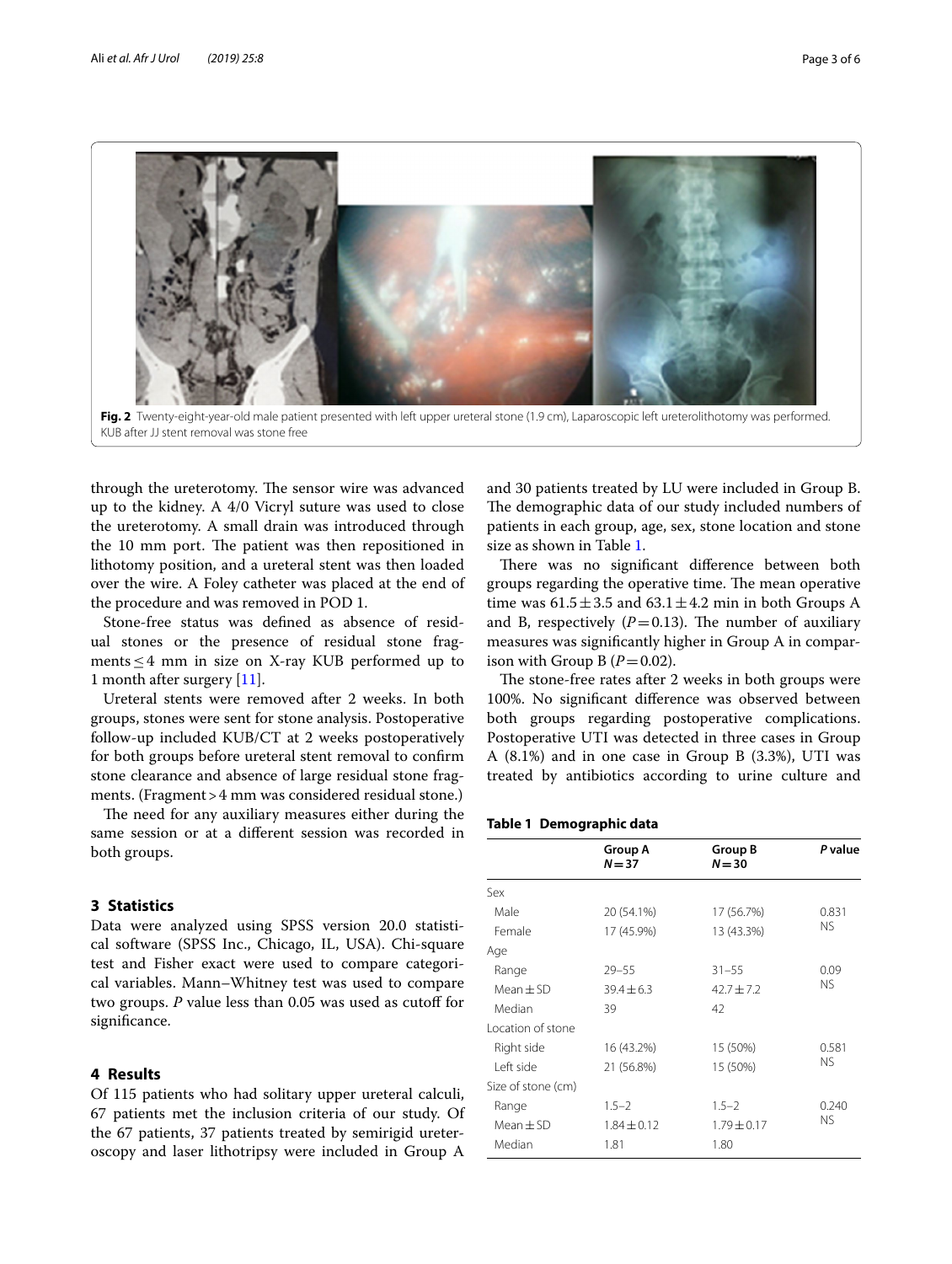sensitivity results and UTI was classifed as grade II complication according to Clavien–Dindo classifcation. Macroscopic hematuria was detected in three cases in Group A (8.1%) and in one case in Group B (3.3%), macroscopic hematuria was classifed as grade I complication according to Clavien–Dindo classifcation and was managed conservatively.

Stone migration was reported in five patients  $(14%)$ in Group A, for whom fexible ureteroscopy was used at the same session to disintegrate the migrated stones. No cases of stone migration were recorded in Group B (Table [2\)](#page-3-0). Ureteric injury was not recorded in any case in Group A.

One case in the LU group was converted to open surgery due to extensive adhesions around the kidney and upper ureter; the patient had history of repeated episodes of acute pyelonephritis. No signifcant diference between both groups regarding stone composition was detected (Table [3\)](#page-3-1).

<span id="page-3-0"></span>

| Table 2 Operative data and postoperative complications |  |
|--------------------------------------------------------|--|
|--------------------------------------------------------|--|

|                       | Group A (37<br>patients) | Group B (30<br>patients) | P value        |
|-----------------------|--------------------------|--------------------------|----------------|
| Operative time (min)  |                          |                          |                |
| Range                 | $52 - 71$                | $56 - 70$                | 0.135          |
| $Mean \pm SD$         | $61.5 \pm 3.5$           | $63.1 \pm 4.2$           | <b>NS</b>      |
| Median                | 62                       | 63                       |                |
| Hospital stay (days)  |                          |                          |                |
| 1                     | 30 (81.1%)               | $0(0\%)$                 | < 0.001        |
| $\overline{2}$        | 6(16.2%)                 | 28 (93.3%)               |                |
| 3                     | 1(2.7%)                  | 2(6.7qt %)               |                |
| Mean hospital stay    | $1.2 \pm 0.47$           | $2.07 \pm 0.25$          | < 0.001        |
| Stone migration       |                          |                          |                |
| Present               | 5 (13.5%)                | $0(0\%)$                 | 0.036          |
| Absent                | 32 (86.5%)               | 30 (100%)                |                |
| Auxiliary             |                          |                          |                |
| Yes                   | 5(13.5%)                 | $0(0\%)$                 | 0.036          |
| No                    | 32 (86.5%)               | 30 (100%)                |                |
| Free rate             |                          |                          |                |
| Free                  | 37 (100%)                | 30 (100%)                | 1              |
| Residual              | $0(0\%)$                 | $0(0\%)$                 | <b>NS</b>      |
| UTI                   |                          |                          |                |
| Present               | $3(8.1\%)$               | $1(3.3\%)$               | 0.412          |
| Absent                | 34 (91.9%)               | 29 (96.7%)               | <b>NS</b>      |
| Macroscopic hematuria |                          |                          |                |
| Present               | $3(8.1\%)$               | 1(3.3%)                  | 0.412          |
| Absent                | 34 (91.9%)               | 29 (96.7%)               | <b>NS</b>      |
| Urinary leakage       | $0(0\%)$                 | $0(0\%)$                 | 1<br><b>NS</b> |

<span id="page-3-1"></span>**Table 3 Stone composition**

| <b>Stone composition</b> | Group A (URS)<br>$N = 37$ | Group B (lap)<br>$N = 30$ | P value            |
|--------------------------|---------------------------|---------------------------|--------------------|
| Ca oxalate monohydrate   | 9(24.3%)                  | 4 (13.3%)                 | 0.489<br><b>NS</b> |
| Ca oxalate dehydrate     | 10 (27%)                  | 8 (26.7%)                 |                    |
| Mixed stones             | 18 (48.6%)                | 18 (60%)                  |                    |
| Total                    | 37 (100%)                 | 30 (100%)                 |                    |

Regarding hospital stay in both groups, mean hospital stay was  $1.2 \pm 0.47$  and  $2.07 \pm 0.25$  days in groups A and B, respectively  $(P \le 0.001)$ .

#### **5 Discussion**

Upper ureteral calculi management is always considered a point of debate. Stone size, intensity and duration of pain, presence of obstruction and availability of equipment are factors that determine which treatment line we select for the management of upper ureteral calculi. Diferent lines of treatment are available to treat upper ureteral stones like SWL, ureteroscopy and laparoscopic ureterolithotomy [\[12\]](#page-5-10).

The medical expulsive therapy is suitable for stone less than 5 mm [\[13\]](#page-5-11). SWL can also be used for the treatment of upper ureteral calculi. SWL is a safe, noninvasive technique and can be performed as an outpatient procedure. [[14\]](#page-5-12). SWL has a high success rate for upper ureteral stone that is less than 1 cm, and stone larger than 1 cm may require more than one session of SWL [[15\]](#page-5-13). Ureteroscopy is an attractive modality used to treat upper ureteral stones; it is less invasive and has a high stone clearance rate. Ureteroscopy with holmium laser lithotripsy can be used for the management of stones larger than 1 cm. The main disadvantages of semirigid ureteroscopy and holmium laser lithotripsy are a higher retreatment rate for larger stones and stone up-migration [[16,](#page-5-14) [17\]](#page-5-15).

Laparoscopic ureterolithotomy is another treatment modality that can be used for the removal of large upper ureteral stone. LU can be done through a retroperitoneal or transperitoneal approach  $[18–22]$  $[18–22]$  $[18–22]$ . The LU allows complete stone removal in one sitting [[19\]](#page-5-18).

In 1992, Raboy et al. [[23\]](#page-5-19) performed the first transperitoneal laparoscopic ureterolithotomy. Neto et al. [[24](#page-5-20)] reported a success rate of 93% for laparoscopic ureterolithotomy in comparison with SWL and semirigid ureteroscopy with laser lithotripsy (35%, 62%, respectively). Fang et al.  $[8]$  $[8]$  in his comparative study between LU and ureteroscopic holmium laser lithotripsy concluded that LU has a higher stone-free rate in comparison with ureteroscopy and laser lithotripsy. Ko et al. [[25](#page-5-21)] recorded a higher stone-free rate after a single session in LU in comparison with rigid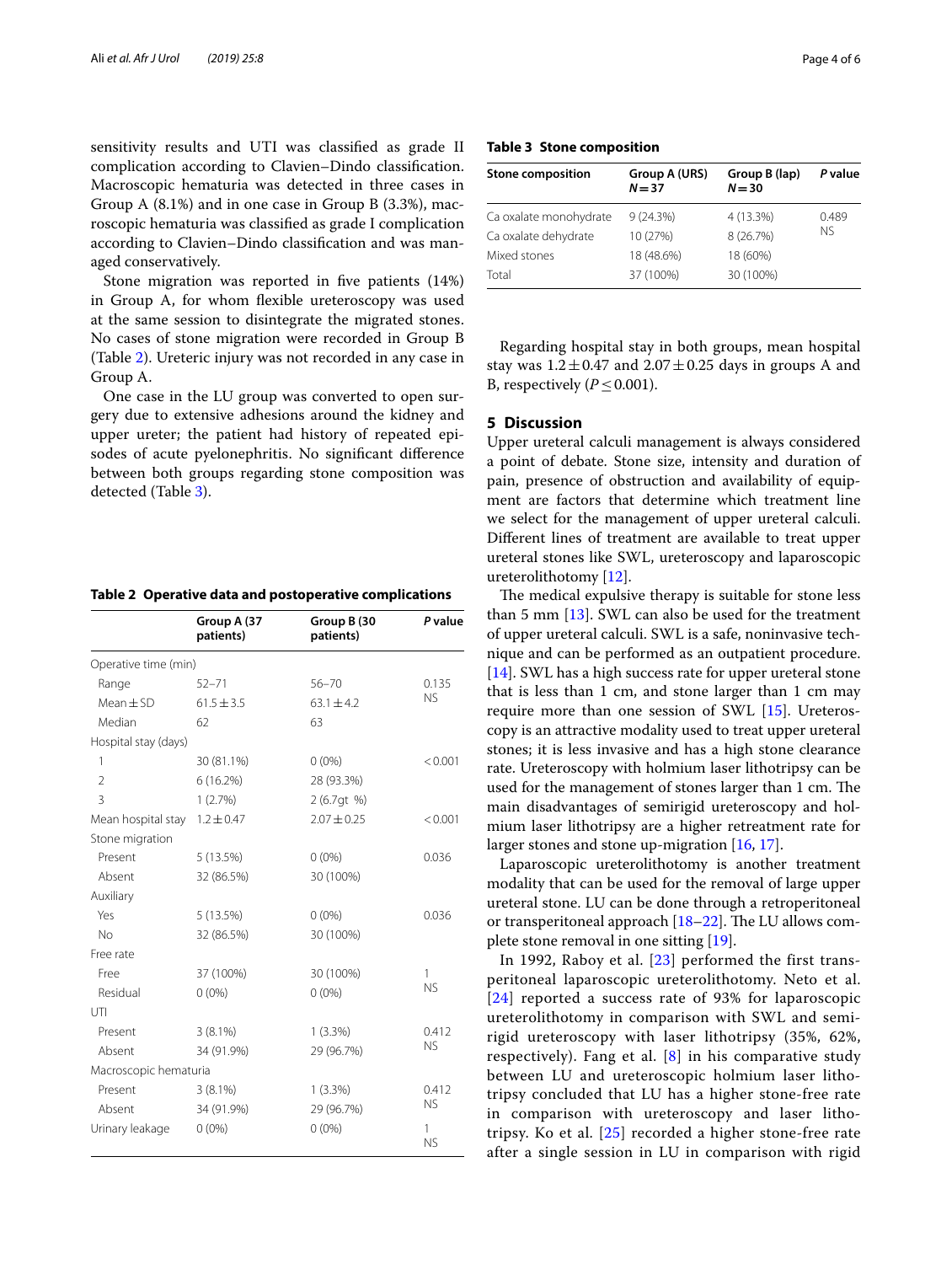ureteroscopy (93% vs 68%). Anup Kumar et al. [[26](#page-5-22)] reported that for stone larger than 2 cm located at upper ureteral segment, LU is a better option for cure with lower complication and retreatment rates. Tugcu et al. compared LU and ureteroscopy for upper ureteral stone > 15 mm, and Tugcu et al.  $[27]$  found that the success rate was higher in the LU group (100% vs. 87%).

Diferent studies suggested that LU provides a higher stone-free rate than ureteroscopy and laser lithotripsy in the management of large upper ureteral stones [[28\]](#page-5-24). In our study, there is no signifcant diference between both groups regarding the stone-free rate, especially when flexible ureterorenoscopy was used to manage migrating stone fragments at the same session after semirigid ureteroscope. In the ureteroscopy group, different precautions were followed to minimize stone retropulsion like usage of low and intermittent fow of irrigating fuid, patients were placed in a mild degree of anti-Trendelenburg position during the procedure and stone dusting technique was used as much as possible to minimize stone retropulsion. A shorter hospital stay was observed in the ureteroscopy group in comparison with the LU group.

The need for auxiliary measures was not needed for any case in the LU group while it was recorded in fve patients in (14%) in the ureteroscopy and laser lithotripsy group  $(P=0.02)$ . The need for second session was not recorded for any patient in both groups. A conversion to open surgery was recorded for one case in the LU group, secondary to extensive adhesions around the kidney and upper ureter. Anup et al. did not report any auxiliary measures used in the LU group, but he reported 13 cases in the ureteroscopy group in whom auxiliary measures were used  $(P=0.001)$  [[26\]](#page-5-22). In our study, the operative time and hospital stay were longer in LU group in comparison with the ureteroscopy group with no signifcant diference between both groups  $(P=0.184)$ . There is no significant difference between both groups regarding early postoperative complications like UTI and hematuria.

Three patients in ureteroscopy group developed UTI controlled by antibiotics. No cases developed urosepsis in ureteroscopy group. We assume that using a lowpressure irrigation flow during the procedure reduces the incidence of septicemia in ureteroscopy group.

Unfortunately, we were not able to compare the costefectiveness between the two groups. However, our study showed that semirigid ureteroscope with laser lithotripsy is an efective technique to treat large upper ureteral stones with a low rate of stone migration that requires usage of fexible ureterorenoscopy. In our technique, the use of fexible ureterorenoscopy was limited to migrated stones only, which in turn decreases the frequency of usage of an expensive instrument (fexible ureterorenoscopy) and reduces the overall cost of the procedure.

#### **6 Study limitations**

Our study is a retrospective study that is subjected to selection bias and recall bias. Further prospective studies with prolonged follow-up periods are recommended to emphasize our study results and conclusion.

#### **7 Conclusion**

The stone-free rate following semirigid ureteroscope and laser lithotripsy of upper ureteral calculi (between 1.5:2 cm) is comparable to that following LU, especially when fexible ureteroscope is used to manage migrating stone fragments at the same session.

#### **Abbreviations**

LU: laparoscopic ureterolithotomy; URS: ureteroscopy; SWL: shock wave lithotripsy; EAU: European Association of Urology; AUA: American Urological Association; PCNL: percutaneous nephrolithotripsy; J: joule; Hz: hertz; ASIS: anterior superior iliac spine; POD: postoperative day; CT: computed tomography; KUB: kidney, ureter, bladder; UTI: urinary tract infection.

#### **Acknowledgements**

Not applicable.

#### **Committee's reference number** Not applicable.

#### **Authors' contributions**

AIA conceived the idea performed the laparoscopic surgery and was involved in data collection, writing and doing statistics. AMA performed the laparoscopic surgery and reviewed the manuscript. AAA performed the surgery and was involved in data collection. AE performed the surgery and was involved in data collection. EMG helped in writing the manuscript. AZA did the statistical part and reviewed the paper. MME was involved in data collection and reviewed the paper. TKHF conceived the idea, reviewed the manuscript and was involved in data collection. MSE was involved in data collection. MSE reviewed the manuscript. ERT conceived the idea, did all the ureteroscopic procedures and reviewed the manuscript. All authors read and approved the final manuscript.

#### **Funding**

This study was not funded.

#### **Availability of data and materials**

All data and materials belonging to the manuscript are available.

#### **Ethics approval and consent to participate**

Our study is a retrospective study, and all procedures performed in our study participants were in accordance with the ethical standards of the National Research Committee and Faculty of Medicine Research Ethics Committee at Minia University, Minia, Egypt. A written informed consent was obtained from all individual participants included in the study.

#### **Consent for publication**

Not applicable.

#### **Competing interests**

The authors declare that they have no competing interests.